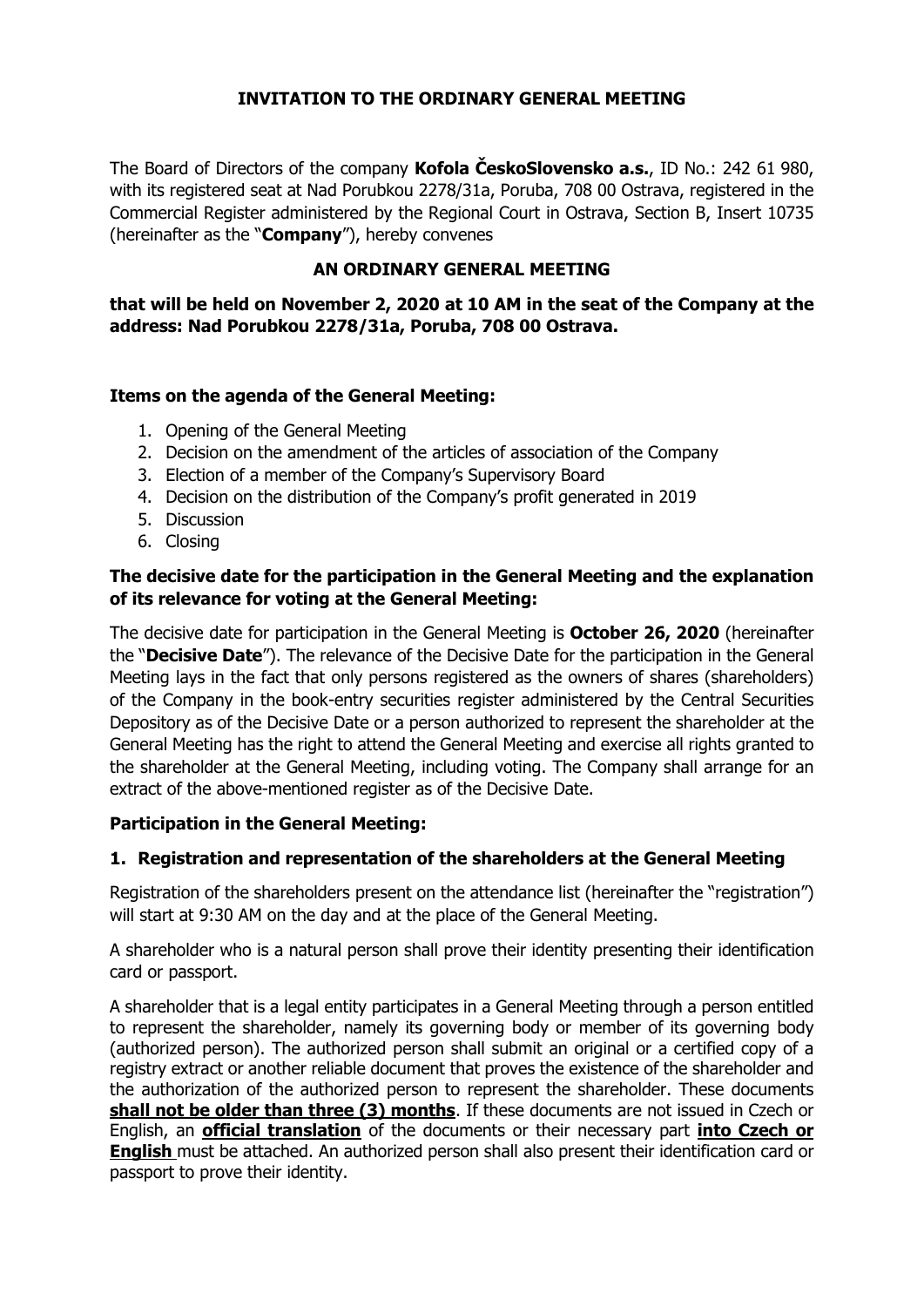A Power of Attorney for the General Meeting must be granted in writing and state clearly whether it was granted for the representation at one or more General Meetings of the Company.

If a shareholder who is a natural person is represented by an agent, the agent must, before being admitted to the General Meeting, submit a Power of Attorney in writing signed **with an officially verified signature of the shareholder**.

If a shareholder that is a legal entity is represented by an agent, the agent must, before being admitted to the General Meeting, submit a Power of Attorney in writing signed by one or more authorized person(s) on behalf of the shareholder according to the manner of representation of the shareholder resulting from a registry extract or other reliable document, the **signature(s) being officially verified**. A proxy of a shareholder that is a legal entity must submit, along with the Power of Attorney, an original or a certified copy of a registry extract or another reliable document that will prove the existence of the shareholder and the authorization of the authorized person(s) who signed the Power of Attorney on behalf of the shareholder. These documents (except for the Power of Attorney) shall **not be older than three (3) months**. If these documents are not in Czech or English, an **official translation** of the documents or their necessary part **into Czech or English** must be attached. The proxy shall submit their identification card or passport to prove their identity.

The Company may allow a shareholder, a person authorized to act on behalf of a shareholder or an agent to the General Meeting if there is no doubt about their identity and their authorization to act on behalf of a shareholder even if the documents that shall be submitted under the above requirements (in accordance with par. 12.3. to 12.5. of the Articles of Association of the Company) are not submitted as fully signed or if the signatures are not notarized.

In exercising all rights attached to the shares recorded at the relevant account, including voting at the General Meeting, a shareholder may be represented at the General Meeting also by a manager registered in the investment instruments register or other person authorised to exercise the rights attached to the shares in compliance with such register. Authorization of these persons at the registration is proved by the Extract from the investment instruments register arranged for by the Company (the manager registered in the investment instruments register does not have to submit a Power of Attorney granted to represent the shareholder).

The company hereby notifies the shareholders that a written form of a Power of Attorney that can be used for granting the power of attorney is available from October 2, 2020 till the day of the General Meeting at the Company registered seat at the address: Nad Porubkou 2278/31a, Poruba, 708 00 Ostrava on every business day from 10 a.m. to 3 p.m. Simultaneously, a form of the Power of Attorney will be posted during the same period on the Company´s website: [https://investor.kofola.cz/en/general-meeting/.](https://investor.kofola.cz/en/general-meeting/) At own expense and risk, everybody has the right to request a hard copy of a form of the Power of Attorney to be sent them (request to be sent to the registered seat of the Company) or via electronic means to the address: [valnahromada@kofola.cz.](mailto:valnahromada@kofola.cz)

At the following email address, the Company will accept electronic notices stating that a Power of Attorney was granted to represent a shareholder at the General Meeting or that it was revoked: [valnahromada@kofola.cz.](mailto:valnahromada@kofola.cz) This notice shall contain electronic signature issued by an accredited provider of certification services. Details concerning the acceptance or revocation of the Power of Attorney and requirements concerning the content are stated by the Board of Directors on the Company's website:<https://investor.kofola.cz/en/general-meeting/>

### **2. Notice of the rights of shareholders related to the participation in the General Meeting, and the way of their exercise**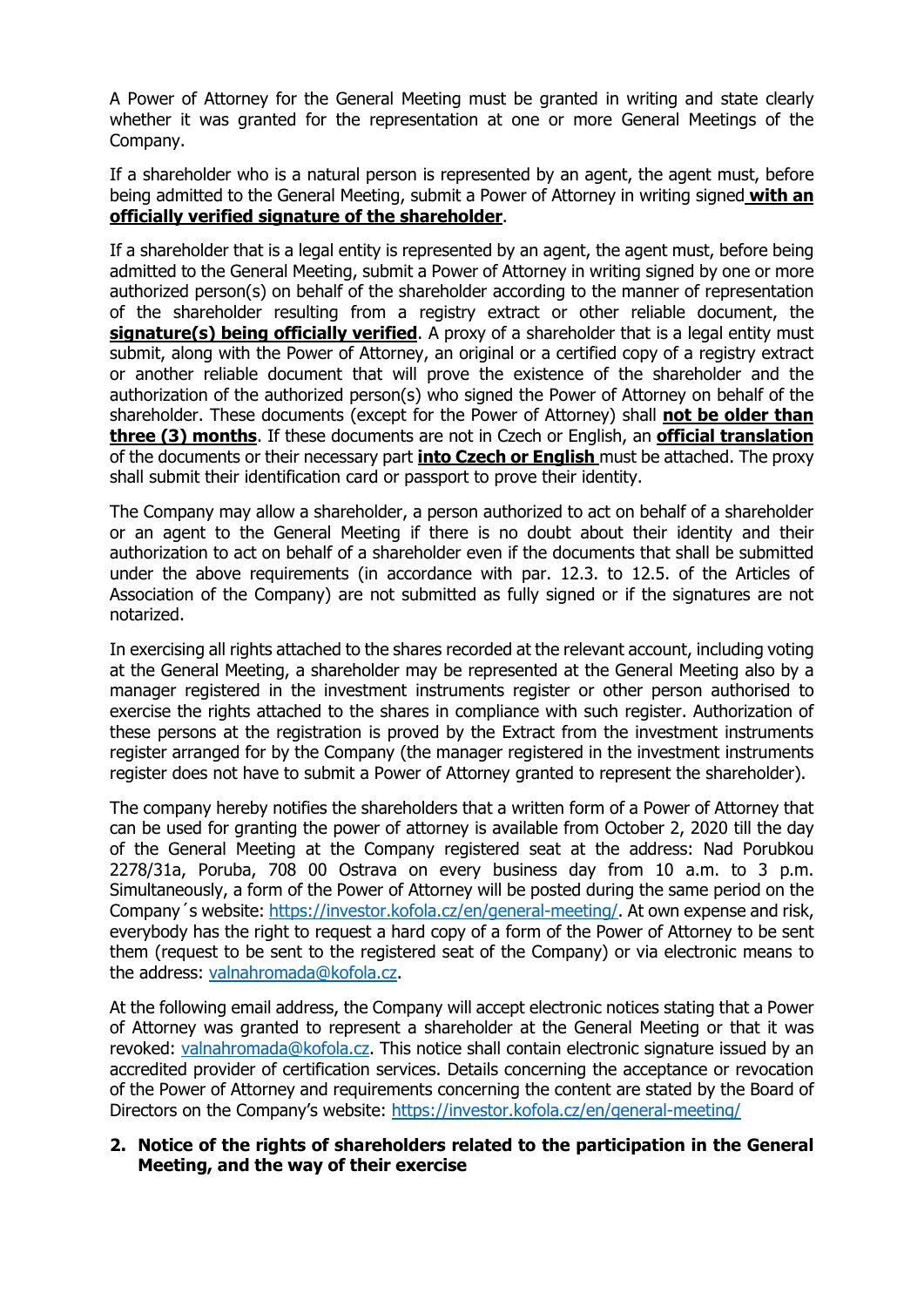The shareholders are entitled to attend the General Meeting and vote at the General Meeting. At the General Meeting, the shareholders are further entitled to require and obtain explanations on matters concerning the Company or entities controlled by the Company from the Company, provided that such an explanation is necessary to be able to assess the matters included in the agenda of the General Meeting, or to exercise the shareholders' rights at the General Meeting. The period for presentation of a request by the shareholder at the General Meeting is five (5) minutes unless otherwise decided by the chair of the General Meeting. The shareholders are also entitled to submit a request or a counterproposal in writing; they are entitled to do so in the period between the publication of the invitation to the General Meeting and the General Meeting. A written request for explanation may not exceed a page form A4, font size 12.

The shareholders are further entitled to make proposals and counterproposals on the matters included in the agenda of the General Meeting and raise objections against General Meeting resolutions. Every shareholder wishing to present a proposal or a counterproposal has five (5) minutes for the presentation of their proposal or counterproposal unless decided otherwise by the chair of the General Meeting.

The shareholders may exercise their rights in person, may be represented by their governing body or agent or by a manager registered in the investment instruments register or a person authorised to exercise the rights attached to the shares according to the record in the investment instruments register.

The shareholders bear the costs related to their participation in the General Meeting.

The Board of Directors may refuse, in full or in part, to provide an explanation due to reasons stated by law. The explanation may be provided in a form of a summary response to multiple questions of a similar content. A shareholder shall also be conclusively presumed to have received an explanation when the information was posted on the Company's website no later than the day preceding the date of the General Meeting and is available to the shareholders at the place of the General Meeting.

An explanation of the matters concerning the ongoing General Meeting will be provided to the shareholder by the Company directly at the General Meeting. Where this is not possible due to the complexity of the explanation, it will be provided to the shareholders within 15 days after the General Meeting, even if it is no longer necessary to assess the discussions at the General Meeting or to exercise the shareholder's rights at the General Meeting.

# **a) Right to make proposals and counterproposals**

The shareholder is entitled to make proposals and counterproposals on matters included in the agenda of the General Meeting. If the shareholder intends to make a counterproposal on matters included in the agenda of the General Meeting, the shareholder shall deliver its counterproposal at the latest fifteen (15) calendar days before the General Meeting; this shall not apply to proposals to appoint certain persons to the Company´s bodies: such proposals may be submitted by the shareholder not only prior to the General Meeting but also directly at the General Meeting. If a counterproposal was delivered after the distribution and publication of the invitation to the General Meeting, The Board of Directors shall publish the counterproposal within 5 days prior to the Decisive Date for a participation in the General Meeting, in a manner prescribed by the Act No. 90/2012 Coll., on commercial companies and cooperatives (business corporations act) ("**Business Corporations Act**") and the Articles of Association of the Company for convening of the General Meeting.

The Board of Directors shall notify the shareholders, in a manner prescribed by the Business Corporations Act and the Articles of Association of the Company for the convocation of the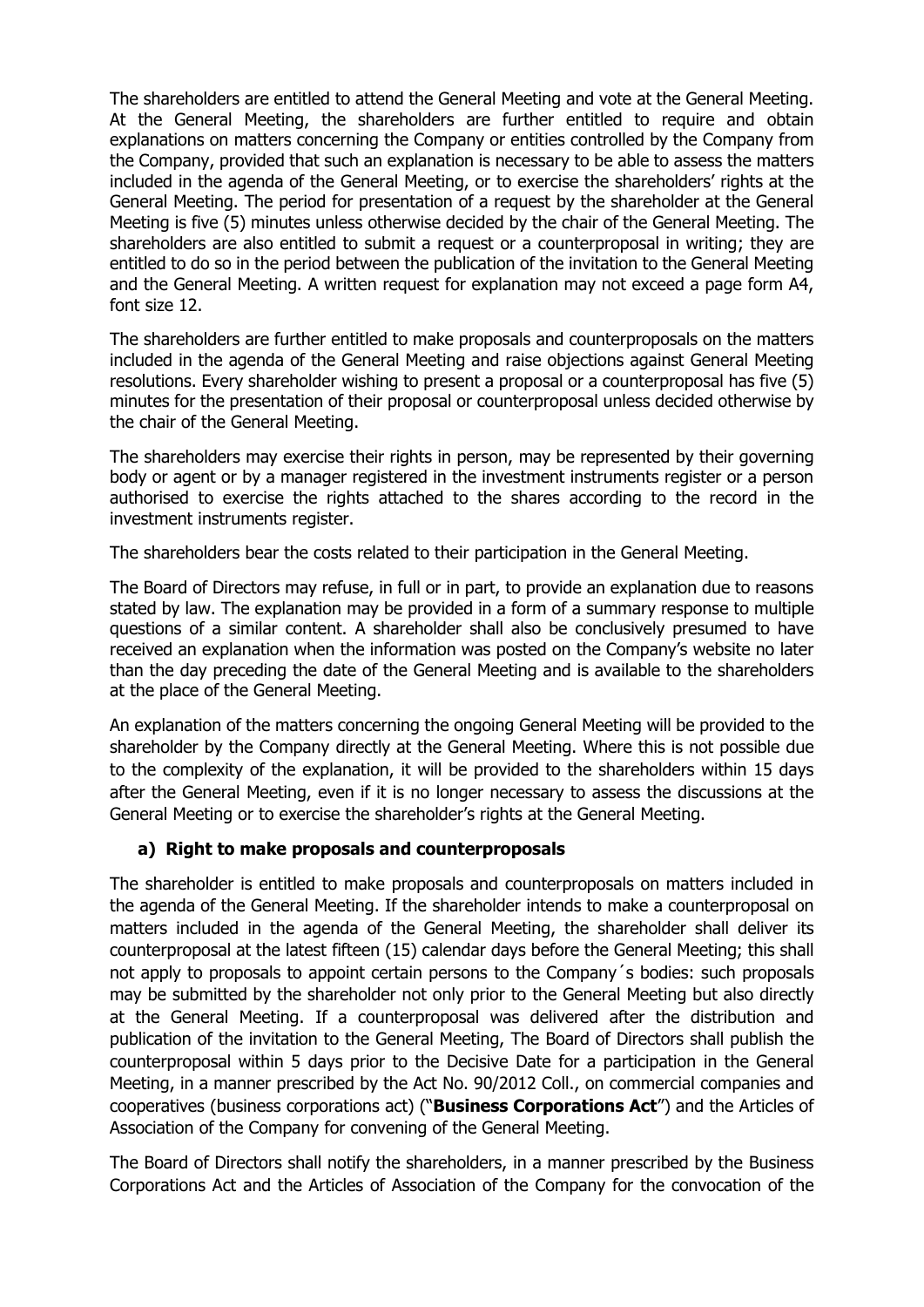General Meeting, of the wording of the shareholder´s counterproposal accompanied by its opinion; this shall not apply if the notification would have been delivered less than 2 days before the date of the General Meeting or if the expenses for delivery would have been in gross disproportion to the relevance and content of the counterproposal and/or if the wording of the counterproposal contains more than 100 words. Where the counterproposal contains more than 100 words, the Board of Directors shall notify the shareholders of the substance of the counterproposal accompanied by its opinion and shall publish the counterproposal on the Company´s website [https://investor.kofola.cz/en/general-meeting/.](https://investor.kofola.cz/en/general-meeting/)

# **b) The right to request a matter to be included in the agenda of the General Meeting**

The shareholder or shareholders who hold shares with an aggregate face value of at least 1 % of the registered capital (hereinafter as the "**Qualified Shareholder**") may request the Board of Directors to include a matter determined by them in the agenda of the General Meeting provided that every matter is accompanied by a draft resolution or its inclusion is justified. In the event that the request was delivered after the publication and distribution of the invitation to the General Meeting, the Board of Directors shall publish an addendum to the agenda of the General Meeting no later than five (5) days prior to the Decisive Date for the participation in the General Meeting, in the manner set by the Business Corporations Act and by the Articles of Association of the Company for convening a General Meeting.

# **3. Number of shares and voting rights**

The registered capital of the Company amounts to CZK 1,114,597,400 (in words: one billion one hundred and fourteen million five hundred and ninety-seven thousand four hundred Czech crowns) and is divided into 22,291,948 (in words: twenty two million two hundred and ninetyone thousand and nine hundred and forty-eight) listed common registered shares, each of a face value of CZK 50, issued as book-entry shares. Each share of the Company with a face value of CZK 50 carries one (1) vote. The total number of votes in the Company amounts to **22,291,948** (in words: twenty-two million two hundred and ninety-one thousand nine hundred and forty-eight) **votes**.

# **4. Participation in the General Meeting and voting**

All the shareholders present are registered in an attendance list that includes information required by the Business Corporation Act. If a person is refused to be registered in the attendance list and to be admitted to the General Meeting, the refusal and its reasoning shall be specified in the attendance list. The attendance list is available in the meeting room until the closing of the General Meeting.

Items on the agenda are discussed at the General Meeting gradually in the order specified in the invitation to the General Meeting. The items that are not on the agenda of the General Meeting can only be discussed or decided if all the shareholders agree with it.

The chair of the General Meeting shall call on a person who suggested a proposal to present the proposal, and then they shall call on a person who suggested a counterproposal to present the counterproposal. Every shareholder wishing to present a proposal or a counterproposal has five (5) minutes for the presentation of their proposal or counterproposal unless decided otherwise by the chair of the General Meeting.

Following the presentation of proposals or counterproposals concerning a particular agenda item, the chair of the General Meeting shall announce which proposals or counterproposals have been submitted. Prior to the voting, the chair of the General Meeting shall ask if there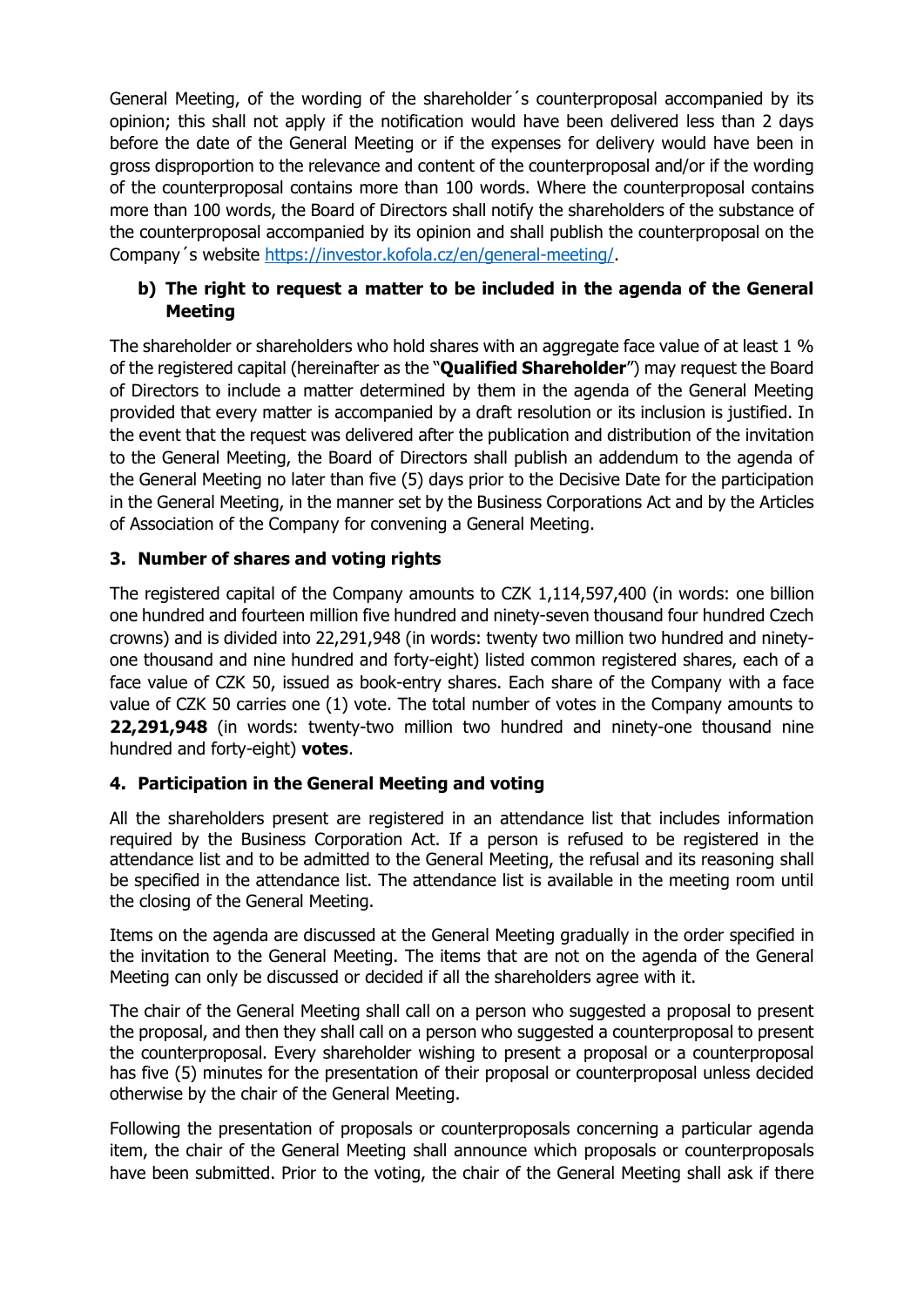are any objections to the proposals, and the General Meeting shall listen to these objections if there are any. First, the proposal made by the Board of Directors is voted on, followed by the proposal of members of the Supervisory Board, and then by the proposals and counterproposals of the shareholders, in the order of their presentation. If a particular proposal (or a counterproposal) is accepted, there is no more voting on other proposals and counterproposals.

Voting at the General Meeting is performed in compliance with the Articles of Association of the Company and the Rules of Procedure and Voting Rules approved by the General Meeting (draft Rules of Procedure and Voting Rules is published on the Company´s website [https://investor.kofola.cz/en/general-meeting/\)](https://investor.kofola.cz/en/general-meeting/).

When the voting is over, the chair of General Meeting shall announce the result of the voting.

Shareholders vote by raising a voting card indicating the number of votes that the respective shareholder obtained during the registration.

The General Meeting adopts decision by the majority of votes of the shareholders present, unless a different majority is required by law or by the Articles of Association of the Company.

The shareholders, members of the Board of Directors or members of the Supervisory Board may raise objections against a resolution of the General Meeting and require the objection to be recorded in the Minutes of the General Meeting. If the recording of the objection is not required, the minute taker is not obliged to record a content of such objection in the Minutes of the General Meeting.

### **5. Manner and procedure of correspondence voting**

The shareholders may also cast their votes by correspondence. The shareholders vote by sending the ballot to the address of the registered seat of the Company: Nad Porubkou 2278/31a, Poruba, 708 00 Ostrava. The ballot must be delivered to the address of the registered seat of the Company at least one (1) business day before the start of the General Meeting.

The shareholders voting by correspondence are considered present at the General Meeting only for the purpose of voting on those agenda items they casted their correspondence votes for.

Pursuant to Article 14 (14.3) of the Articles of Association of the Company, the correspondence vote must include:

- (a) Name, surname, date of birth and residence address of the shareholder (if the shareholder is a natural person) or a representative of a shareholder,
- (b) Business name, registered seat and identification (registration) number of a shareholder (if the shareholder is a legal person),
- (c) Agenda item to which the vote relates,
- (d) Number and face value of shares of the shareholder at the shareholder's disposal,
- (e) Information whether the shareholder votes for, against or whether the shareholder abstains from voting, and
- (f) Officially verified signature of a person who signed the correspondence vote. If a correspondence vote is signed by a representative of the shareholder, the Power of Attorney signed by the shareholder (if the shareholder is an individual) or signed by an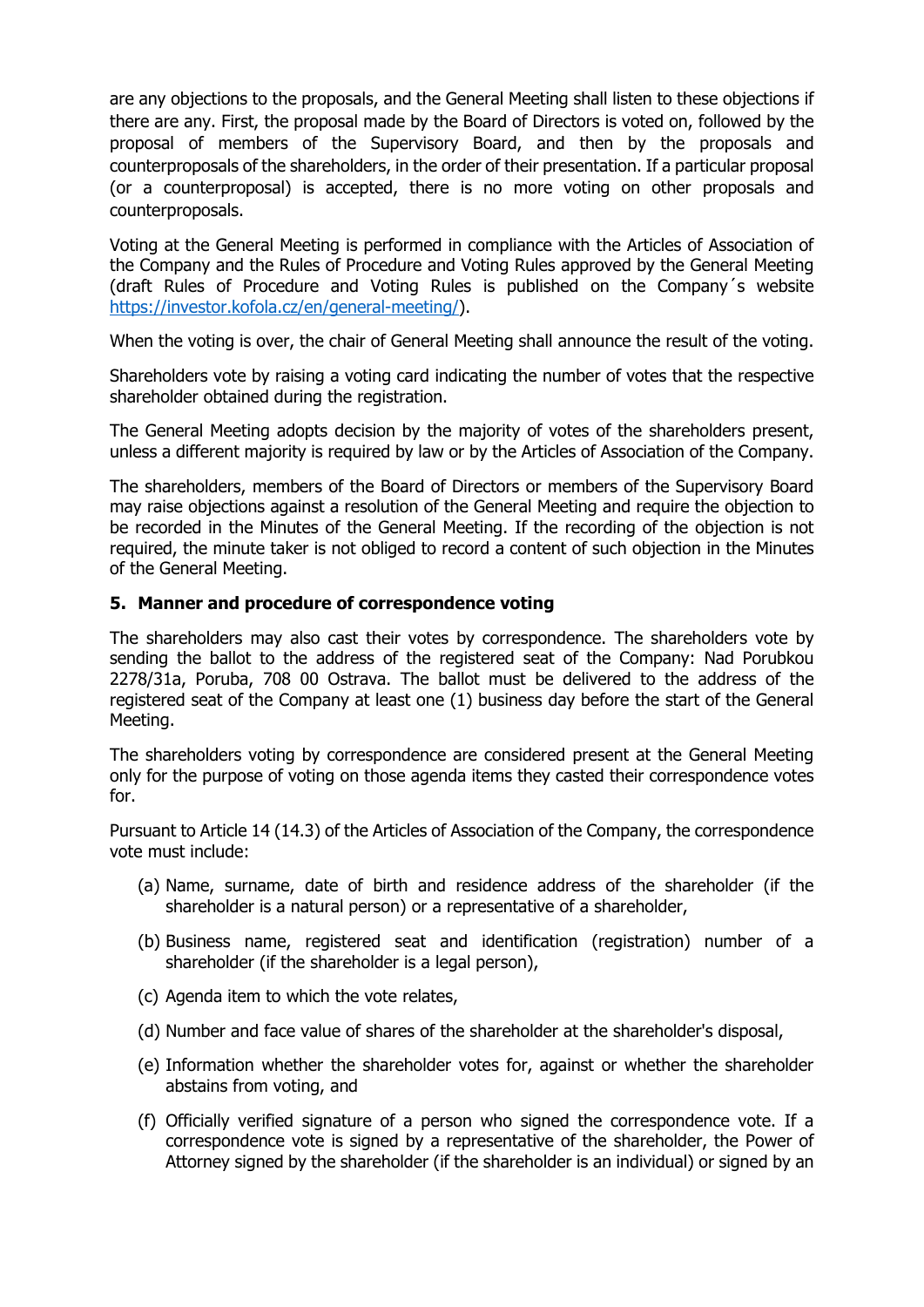authorized person on behalf of the shareholder (if the shareholder is a legal entity) must be attached. The signatures on the Power of Attorney must be officially verified.

Correspondence voting of a shareholder that is a legal person must be accompanied by an original or certified copy of a registry extract or another reliable document proving the existence of the shareholder and the authorization of the authorized person(s) to sign the correspondence vote on behalf of the shareholder or to sign the Power of Attorney based on which a proxy signed the correspondence voting. If these documents are not in Czech or English, an **official translation** of the documents or a necessary part thereof **into Czech or English shall be attached. These documents (except for the Power of Attorney) may not be older than three (3) months.**

From October 2, 2020 to the day of the General Meeting (including), a form for correspondence voting is available to the shareholders for inspection and may be obtained at the registered seat of the Company at the address: Nad Porubkou 2278/31a, Poruba, 708 00 Ostrava, on business days from 10 a.m. to 3 p.m., as well as on the Company´s website [https://investor.kofola.cz/en/general-meeting/.](https://investor.kofola.cz/en/general-meeting/)

Correspondence vote may be approved by the Company even if not all the documents mentioned above were submitted or if the documents submitted were not notarized provided that there are no doubts as to the identity of the shareholder and their right to vote.

Correspondence vote received by the Company cannot be changed or cancelled. If the shareholder who voted by correspondence is also present at the General Meeting, correspondence vote is not considered.

### **6. Information about the manner and place for obtaining documents**

The documents referred to in the provision 120b (1) of the Act No. 256/2004 Coll., Capital Market Undertakings Act, namely invitation to the General Meeting and other documents related to the agenda of the General Meeting, unless statutory provisions provide otherwise, a form for the correspondence voting, draft resolutions of the General Meeting and/or opinions of the Board of Directors about the individual items on the proposed agenda of the General Meeting, written version of received proposals or counterproposals of the shareholders, as well as a form of a Power of Attorney to represent a shareholder at the General Meeting are available for inspection at the registered seat of the Company at the address: Nad Porubkou 2278/31a, Poruba, 708 00 Ostrava, on business days from 10 a.m. to 3 p.m. from October 2, 2020 until the day of the General Meeting (including).

All these documents are also available to the shareholders on the Company´s website <https://investor.kofola.cz/en/general-meeting/> from October 2, 2020. The information for the shareholders will also be provided on the day and at the place of the General Meeting.

### **Draft resolutions on the individual items of the agenda of the General Meeting and their reasoning:**

#### **Para 2: Decision on the amendment of the Articles of Association of the Company**

#### Draft resolution:

"The General Meeting of the Company has made the following decision to amend the Articles of Association of the Company:

Article 16 (16.3) of the Articles of Association of the Company is amended as follows:

The Supervisory Board has five (5) members who are elected and recalled by the General Meeting."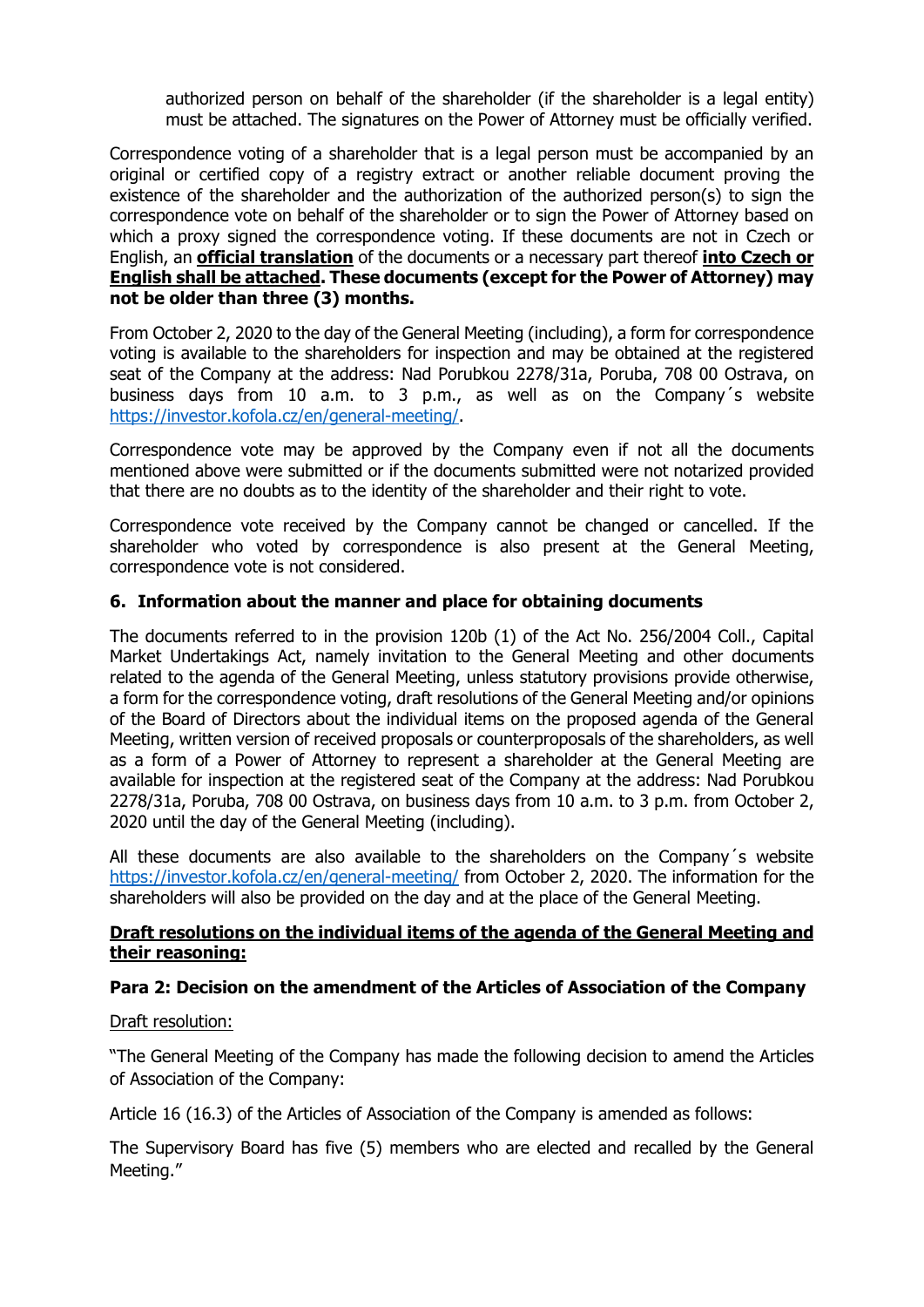### Reasoning:

Given the large scope of areas subject to the supervisory activities of the Supervisory Board, the Board of Directors proposes a quantitative and qualitative increase of the number of members.

## **Para 3: Election of a member of the Company's Supervisory Board**

#### Draft resolution:

"The General Meeting appoints **Ladislav Sekerka**, date of birth: August 11, 1980, address: Ronalda Reagana 1122/1a, Bubeneč, 160 00 Praha 6 as member of the Supervisory Board of the Company."

### Reasoning:

Given the increase of the number of members of the Supervisory Board, the Board of Directors proposes Ladislav Sekerka, date of birth: August 11, 1980, address: Ronalda Reagana 1122/1a, Bubeneč, 160 00 Praha 6 as a candidate to fill the vacancy in the Supervisory Board. The proposed candidate meets the statutory requirements for a member of the Company's Supervisory Board. Given his experience and qualification, the Board of Directors finds him to be a suitable candidate for the position.

# **Para 4: Decision on the distribution of the Company's profit generated in 2019**

### Draft resolution:

"The General Meeting of the Company approves the distribution of profit generated by the Company in 2019 in the total amount of CZK **472,901,000.11** the following way:

a) a part of the profit in the amount of CZK **300,941,298** shall be distributed among the shareholders as the share in profit (hereinafter the "Dividend"). The Dividend amounts to CZK 13,50 per one share before taxation.

The relevant date to exercise the right to the Dividend is October 26, 2020. Persons registered as shareholders of the Company on the relevant date to exercise the right to Dividend according to the previous sentence shall be entitled to the Dividend. The amount of the Dividend is calculated from the total number of shares issued by the Company, i.e. 22,291,948 shares. The Dividend allocated to treasury shares held by the Company at the relevant date shall not be paid. The amount corresponding to the Dividend attributable to the treasury shares held by the Company at the relevant date to exercise the right to the Dividend shall be transferred to the account of undistributed profit of previous years. The Dividend is payable on December 2, 2020. The Dividend shall be paid through Česká spořitelna, a.s., Identification No.: 45244782, registered seat: Olbrachtova 1929/62, 140 00 Prague 4, in the way presented to this General Meeting. The Dividend shall be paid out until December 2, 2023.

b) the rest of the profit generated by the Company in 2019 in the amount of CZK **171,959,702.11** shall be transferred to the account of undistributed profit of previous years."

#### Reasoning:

The financial statement of the Company was approved by the ordinary General Meeting of the Company held on August 5, 2020. The decision on the distribution of the profit generated by the Company was postponed to the expiry of the loan repayment moratorium. The decision on the distribution of profit falls within the competences of the General Meeting of the Company. The proposal of the Board of Directors of the Company on the distribution of profit